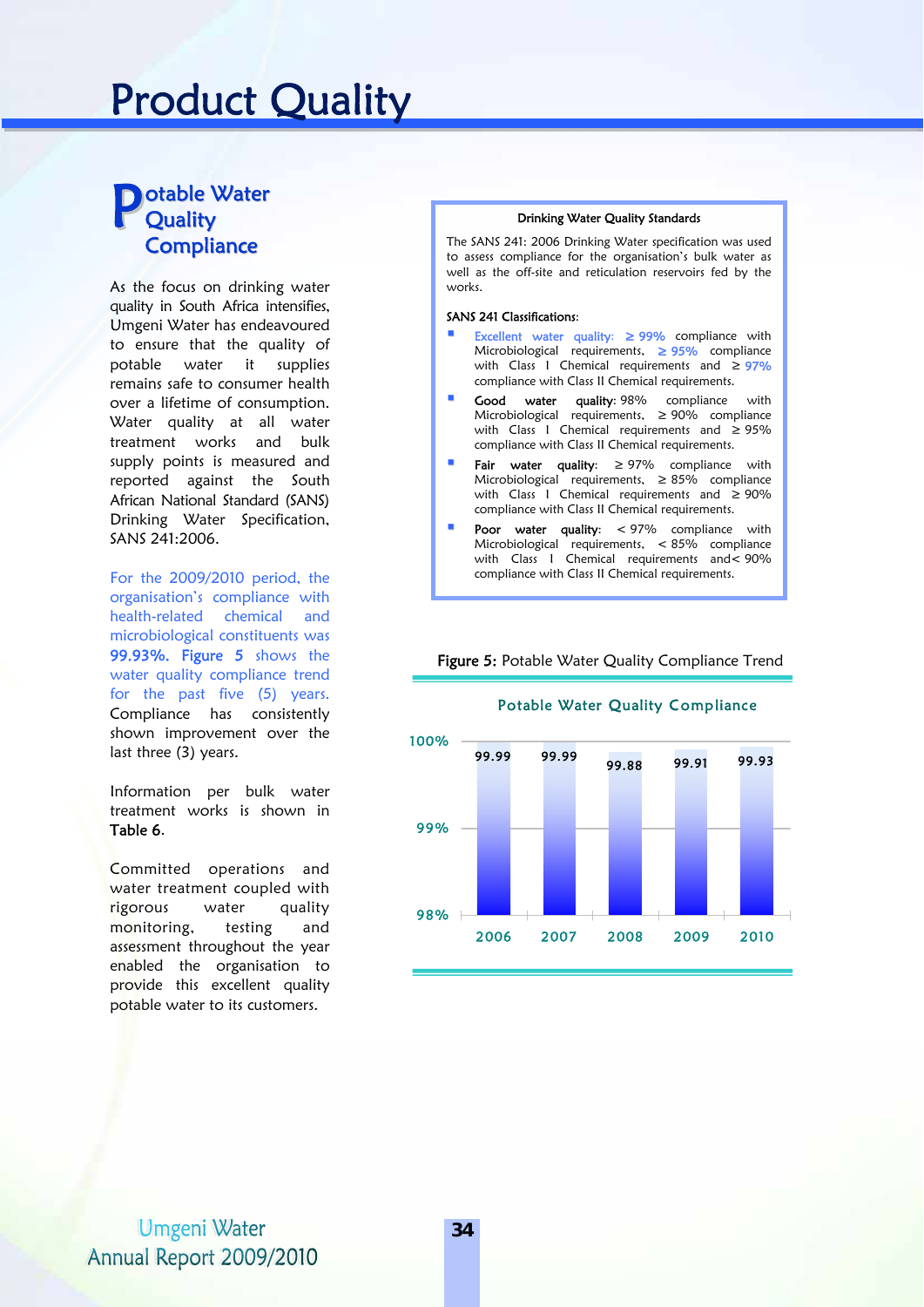|                       | Percent Total Treated Volume | Percent Compliance with SANS 241:2006 |                 |
|-----------------------|------------------------------|---------------------------------------|-----------------|
| Water Treatment Works |                              | Chemical                              | Microbiological |
| Durban Heights        | 43.2                         | 100.0                                 | 100.0           |
| Wiggins               | 23.0                         | 100.0                                 | 100.0           |
| Midmar                | 19.9                         | 100.0                                 | 100.0           |
| DV Harris             | 5.2                          | 100.0                                 | 100.0           |
| Hazelmere             | 3.5                          | 100.0                                 | 100.0           |
| Amanzimtoti           | 1.4                          | 100.0                                 | 100.0           |
| Mvoti                 | 1.0                          | 99.1                                  | 100.0           |
| Mzinto                | 0.9                          | 100.0                                 | 98.1            |
| Mtwalume              | 0.8                          | 100.0                                 | 100.0           |
| <i>kopo</i>           | 0.2                          | 100.0                                 | 100.0           |
| Ogunjini              | 0.1                          | 100.0                                 | 100.0           |
|                       |                              |                                       |                 |

Table 6: Potable Water Quality Compliance with SANS 241:2006 per Water Treatment Works

The majority of bulk potable water treatment works achieved 100% compliance for both the chemical and microbiological requirements of SANS 241: 2006 with the exception of Mvoti Water Treatment Works and Mzinto Water Treatment Works.

At the Mzinto Treatment Works a single non-compliant microbiological result (E.coli, one (1) per 100 ml) was recorded due to an operational error during the disinfection process, whilst at the Mvoti Works, two high turbidity results (5.7 & 7.5 NTU) were recorded, due to filter problems experienced at the site.

## lue Drop **D**<br> **D** Certification

The Blue Drop Certification Programme is an incentivebased regulatory tool used by the Department of Water Affairs (DWA) to monitor the status of drinking water management and compliance in South Africa. The certification process is based on performance against criteria specified by DWA.

During the 2010 Blue Drop Assessments, all Umgeni Water bulk potable water supply systems were assessed. Water safety plans, asset management and drinking water quality performance reporting were some of the new requirements introduced and accumulatively accounted for twenty-five (25%) of the overall weighting.

Umgeni Water was once again awarded Blue Drop status with eThekwini Metropolitan Municipality for the Greater Durban area. This Water Services Provider-Authority partnership was further placed ninth (9th) in the National list of Top Ten (10) Blue Drop Performers.

The general observation regarding Umgeni Water's performance during the 2010 assessments was that the organisation employs very good drinking quality management practices, and produces safe drinking water at its major water treatment works. Umgeni Water was also recognised for excellence in drinking water data credibility, with Durban Heights Water Treatment Works recognised as the most presentable large water treatment works during the Blue Drop audits.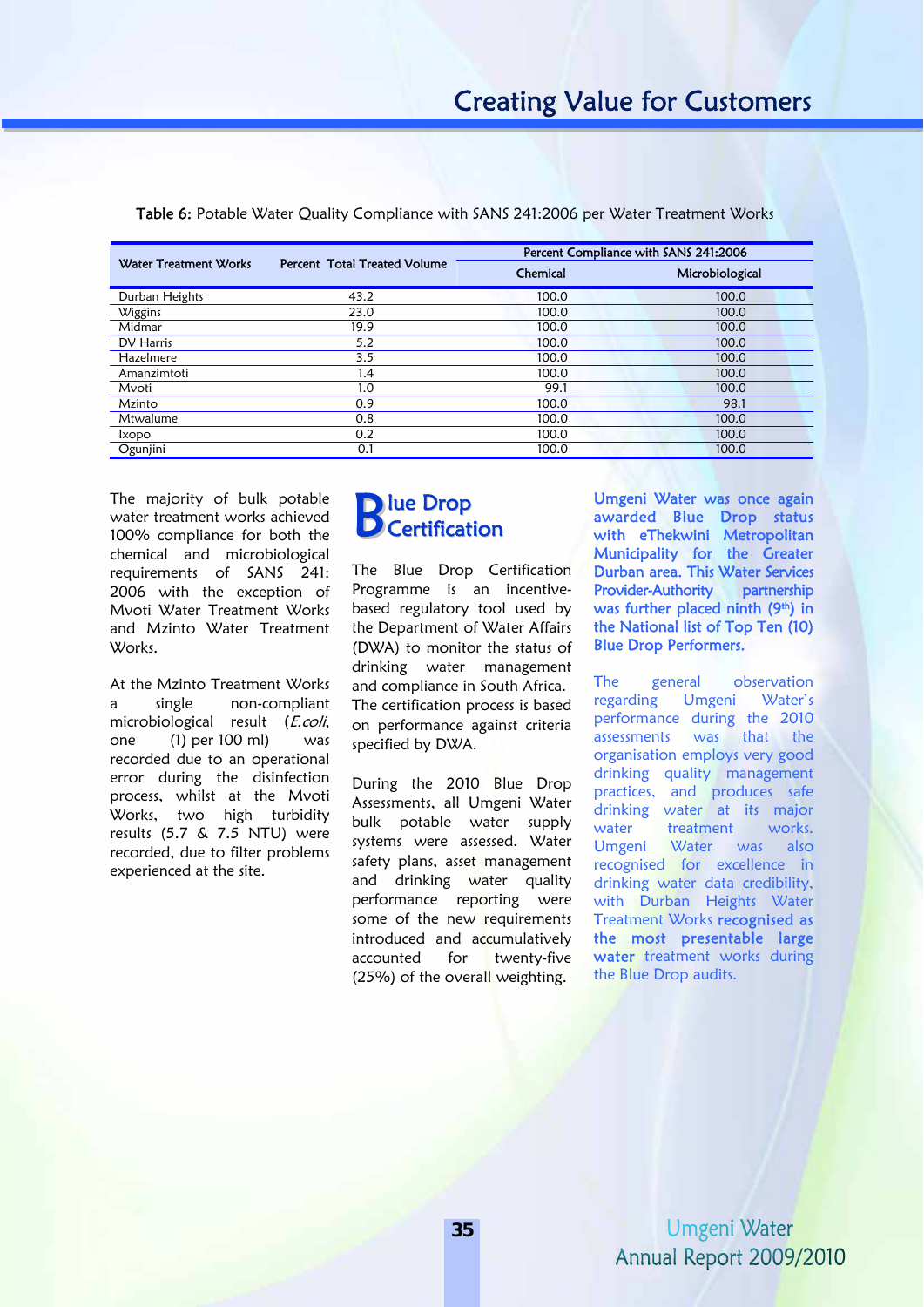## Product Quality continued

#### astewater **Quality Compliance** Wastewater Gre

Compliance of all wastewater treatment works operated, managed and/or owned by Umgeni Water continued to be assessed, and effluent quality compliance for the period under review was 80.6%. Figure 6 shows the compliance history for the past five (5) years.

A slight downward trend in compliance from the previous financial year is noted, attributable to the following:

- At the Darvill Wastewater Treatment Works operational problems as well as storm water ingress into the Msunduzi Local Municipality sewage network, coupled with incoming industrial effluent impacted on the work's final effluent quality.
- At the Howick Wastewater Treatment Works fluctuations in the inflow volumes to the works impacted on the works operation and the final effluent quality.
- The Ixopo Wastewater Treatment Works, at times, experienced very significant fluctuations in inflow volumes due to problems within the municipal sewer system, causing operational problems at the Works and impacting on the quality of the final effluent.

### reen Drop Certification **Assessments**

Green Drop assessments conducted by DWA in 2009 help identify priority areas and tangible targets for Umgeni Water to reduce its wastewater treatment works' risks within an acceptable time frame.

These assessments provided Umgeni Water with vital feedback that it used to develop and commence implementation of appropriate short and long term interventions, to address the non-compliant areas at the Darvill, Howick and Ixopo Wastewater Treatment Works.

Table 7: Percent Effluent Compliance per Treatment Works for 2009/2010

| <b>Works</b>                 | Volume<br>$103$ m <sup>3</sup> / d | % Compliance<br>2009/10 |
|------------------------------|------------------------------------|-------------------------|
| Darvill                      | 77.7                               | 78.6                    |
| Howick                       | 4.8                                | 86.7                    |
| <b>Ixopo</b>                 | 0.53                               | 90.9                    |
| <b>Albert Falls</b><br>North | 0.01                               | 70.8                    |
| Albert Falls<br>South        | 0.01                               | 62.5                    |

#### Wastewater Quality Standards

- Darvill Wastewater Treatment Works compliance with DWA General/Special Effluent Standard and Exemption Permit 2045B.
- Howick Wastewater Treatment Works compliance with DWA General/Special Effluent Standard and Exemption Permit 1887B.
- Ixopo, and Albert Falls North and South Wastewater Treatment Works compliance with DWA General Authorisation General Limits.

Figure 6: Wastewater Quality Compliance Trend



#### Wastewater Quality Compliance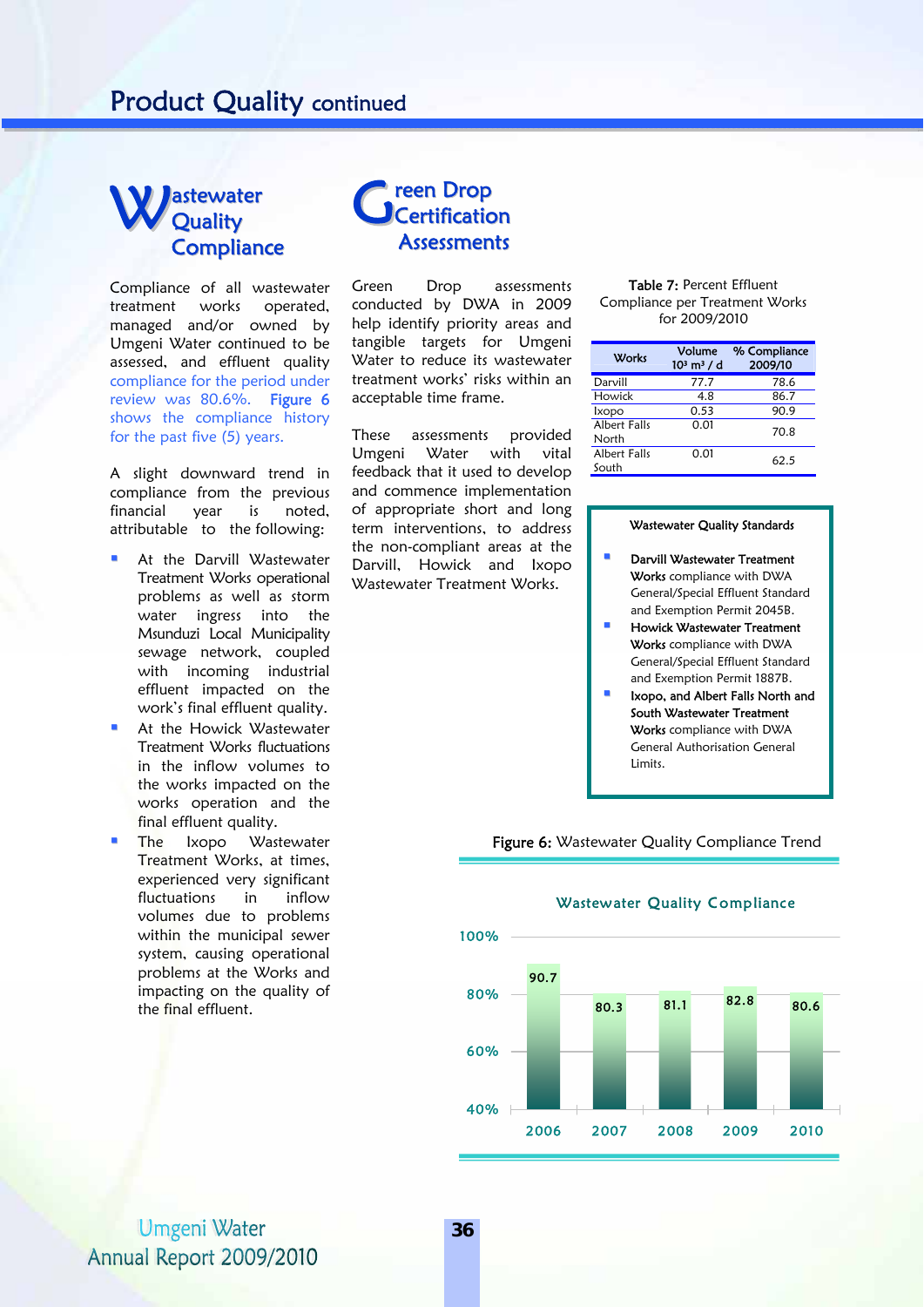## Customer Satisfaction

## **D**ulk Supply **B** ulk Supply<br> **B** Agreements

Umgeni Water continued to meet the requirements of Bulk Supply Agreements with its customers.

Signed Bulk Supply Agreements are in place with five (5) of the six (6) Water Service Authorities supplied, notably eThekwini Metropolitan Municipality, iLembe District Municipality, Ugu District Municipality, uMgungundlovu District Municipality and Sisonke District Municipality. The agreement with the Msunduzi Local Municipality is awaiting council approval.

During the year regular customer engagements ensured obligations in respect of bulk water supply planning and implementation, quality and quantity, as well as asset management and metering were satisfied.

## ustomer Demands **& Treatment Works** Capacity & Utilisation

Umgeni Water operated all of its water treatment works effectively during the year to meet demands. In addition, the organisation effectively managed 632 km of bulk pipelines and 118 km of tunnels to assure bulk potable water transfer and distribution.

A total of 426 million cubic metres of potable water were supplied to customers for the year (Figure 7). The two (2) major customers, the eThekwini Metropolitan Municipality and Msunduzi Local Municipality, accounted for approximately ninety-one percent (91 %) of the water supplied by Umgeni Water. Consequently, they remained the main drivers of demand during the year.

The eThekwini Metropolitan Municipality had intensified

implementation of its water demand management programme, which included a multi-million rand pipe replacement project and installation of pressure reduction technology, which had a marked reduction in bulk water purchases from Umgeni Water. Umgeni Water also ensured its own water loss level was maintained well below its target of five percent (5%).

Bulk water treatment works supply volume percent and utilisation is shown in Figure 8. Some of the smaller water treatment works needed to be operated above their design capacity in response to customer demands. The organisation continued to implement its asset management plan to ensure assets were operated within its best efficiency range, and<br>maintained as planned to maintained as planned to remain resilient in the face of demands. The status of infrastructure informed the organisation's infrastructure upgrades, refurbishments and developments described in a later section of this annual report.

Figure 7: Bulk Water Volume Supplied Figure 8: Water Treatment Works Supply & Utilisation

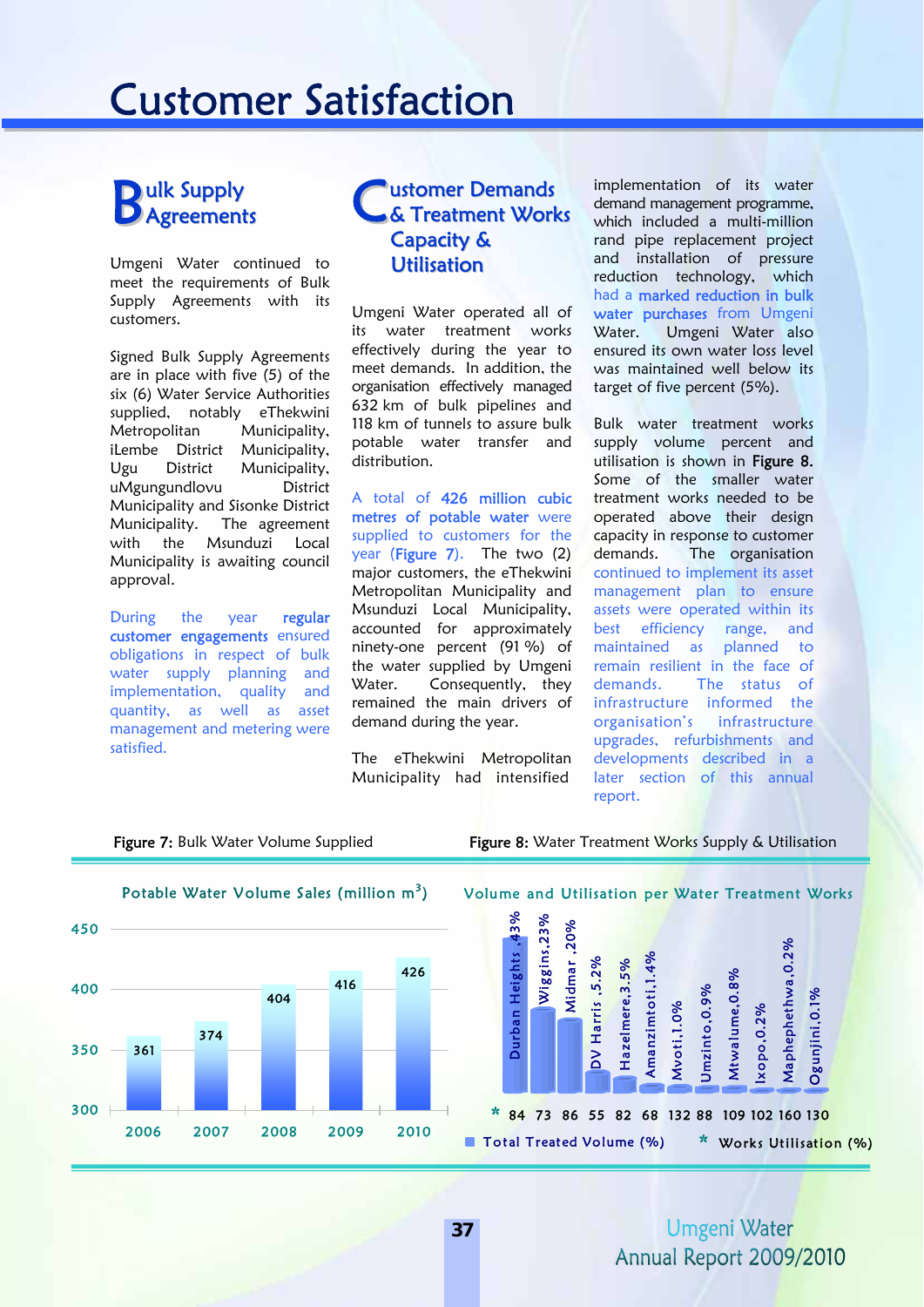## ssuring Water Safety & Security For 2010 World Cup Soccer

Umgeni Water supported its major customer, eThekwini Metropolitan Municipality, as well as the surrounding municipalities, in the lead up to the 2010 Soccer World Cup, to ensure that water services continued to remain reliable and sustainable over the period.

The World Cup event was anticipated to increase demand from the system over a short period of time, resulting in a very rapid turnaround of storage reservoirs. The key requirement therefore was to create sufficient operational flexibility and system interconnectedness to minimise or eliminate water interruptions and restore any supply disruptions, in a minimum amount of time.

Critical assets and processes throughout Umgeni Water's area of operations were identified, risk assessments completed and suitable control measures instituted. This impacted on Umgeni Water's full water value chain infrastructure, namely, its water resource dams, raw water aqueducts, potable water treatment works, bulk water pipelines, as well as the supply security to rural communities that are served from the system.

Effective controls were put in place that minimised the risks, and provided resilient operations. The success of this undertaking to ensure that eThekwini Metropolitan

Municipality delivered a water secure world cup soccer event, was primarily due to the collaboration and mutual efforts between Umgeni Water, eThekwini Metropolitan Municipality, as well as adjacent customers.

## ssuring Water Safety & Security Major Reservoir Shutdown

In the reporting period, Umgeni Water had completed the construction of the Durban Heights Booster Pump Station.

Closely associated with the pump station is Durban Heights Reservoir 3, a critical supply node to the eThekwini Metropolitan Municipality, supplying an average daily demand of 280,000 cubic metres, which is twenty-five percent (25%) of Umgeni Water's bulk potable supply. The booster pump station was constructed to sustain the desired pressures to meet the demands in the Northern areas of eThekwini Metropolitan Municipality.

Safety, technical, social and environmental risk assessments associated with the tie-in between the pump station and the reservoir outlet required that the reservoir be completely drained to safely effect the forty-eight (48) hour tie-in.

Curtailing the supply from the Durban Heights Water Treatment Works, for as much as 280,000 cubic metres per day, approximately fifty percent (50%) of the supply from the works, for four (4) days (including the draining and re-filling of the twenty-five (25) metre deep uniquely shaped reservoir), required water supply restrictions and demand management processes to be imposed on consumers.

This process therefore required close collaboration with all stakeholders, notably with eThekwini Metropolitan Municipality, end users and downstream communities.

Umgeni Water ensured it minimised the shutdown period, while retaining acceptable water supply quality and quantity from the remaining two smaller reservoirs at the Water Treatment Works. Umgeni Water's successful execution of this major shutdown was a display of its ability to leverage its people, assets and systems to ensure resiliency in the face of major asset infrastructure endeavours.

This undertaking, working closely with eThekwini Metropolitan Municipality, their end users and affected stakeholders, further deepened relations between the parties resulting in a level of mutual trust that will bode well for future customer relations.

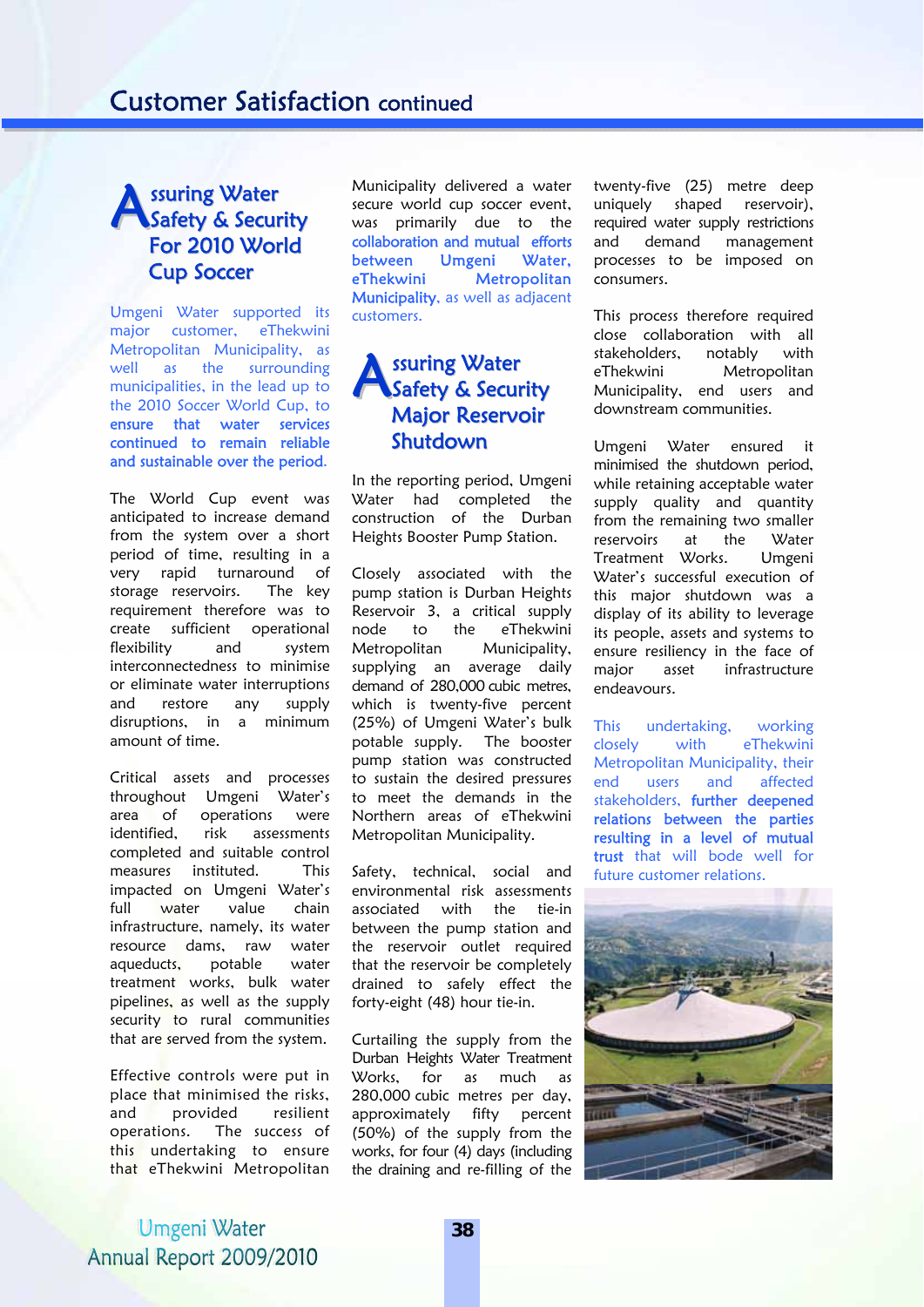# Infrastructure Stability

### mgeni Water's Five-Year 2009-2014 U<sub>Fi</sub>

## Infrastructure **Development** Programme

Cognisant of customer water demands and water backlogs, Umgeni Water committed R3 billion over five (5) years for its water supply infrastructure developments, notably for:

- Rural development and reduction of water backlogs,
- Infrastructure expansion and growth to augment and expand supply to customers, and
- Infrastructure upgrade and rehabilitation to assure product quality and a sustainable supply to customers.

The infrastructure development programme is extensive, comprising more than thirty (30) major projects including, construction of new dams, water treatment works, pipelines, pump stations and storage reservoirs, as well as, upgrade and refurbishment of existing infrastructure.

The infrastructure development plan responds to current and projected increases in potable water demands made by customers: eThekwini Metropolitan Municipality, Msunduzi Local Municipality, Ugu District Municipality, iLembe District Municipality, uMgungundlovu District Municipality, and Sisonke District Municipality.

The projects are further aligned to the Water Services Development Plans of these municipalities, together with the KwaZulu-Natal Spatial and Economic Development Strategies and Plans.

The major infrastructure developments and recipient municipalities are shown in Figure 9.

As at 30 June 2010, progress with these capital infrastructure development projects was as follows:

- Five (5) were completed,
- Five (5) were in construction phase,
- Six (6) were in tender phase,
- Fifteen (15) in detailed design phase, and
- Four (4) in detailed feasibility phase.

Elaboration of progress and further information on strategic projects are provided further in this chapter.

### apital Infrastructure for Rural **Development** C<sub>lni</sub>

The capital infrastructure developments that support rural development are also discussed extensively in the next chapter, notably in terms of the people that will be served, jobs and empowerment opportunities created and the key assets they will create to ensure infrastructure stability for Umgeni Water.

### apital Infrastructure for Growth and Expansion C<sup>ap</sup><br>Gln1

Umgeni Water infrastructure projects for expansion and growth to augment and expand supply to customers, in the past year included, amongst others:

- The Avondale to Honolulu Pipeline, and
- The DV Harris to World's View Pipeline.

These are described in detail further in this chapter.

#### apital Infrastructure for Asset Upgrade & Refurbishment C<sup>ap</sup><br>As

Infrastructure upgrades and rehabilitations to further stablise assets and continue to assure product quality and sustainable supply to customers, in the past year included, amongst others:

- Construction of the Durban Heights Booster Pump Station.
- Planning of the Midmar Water Treatment Works upgrade, and
- Planning of the Hazelmere Water Treatment Works upgrade.

These are described further in the chapter.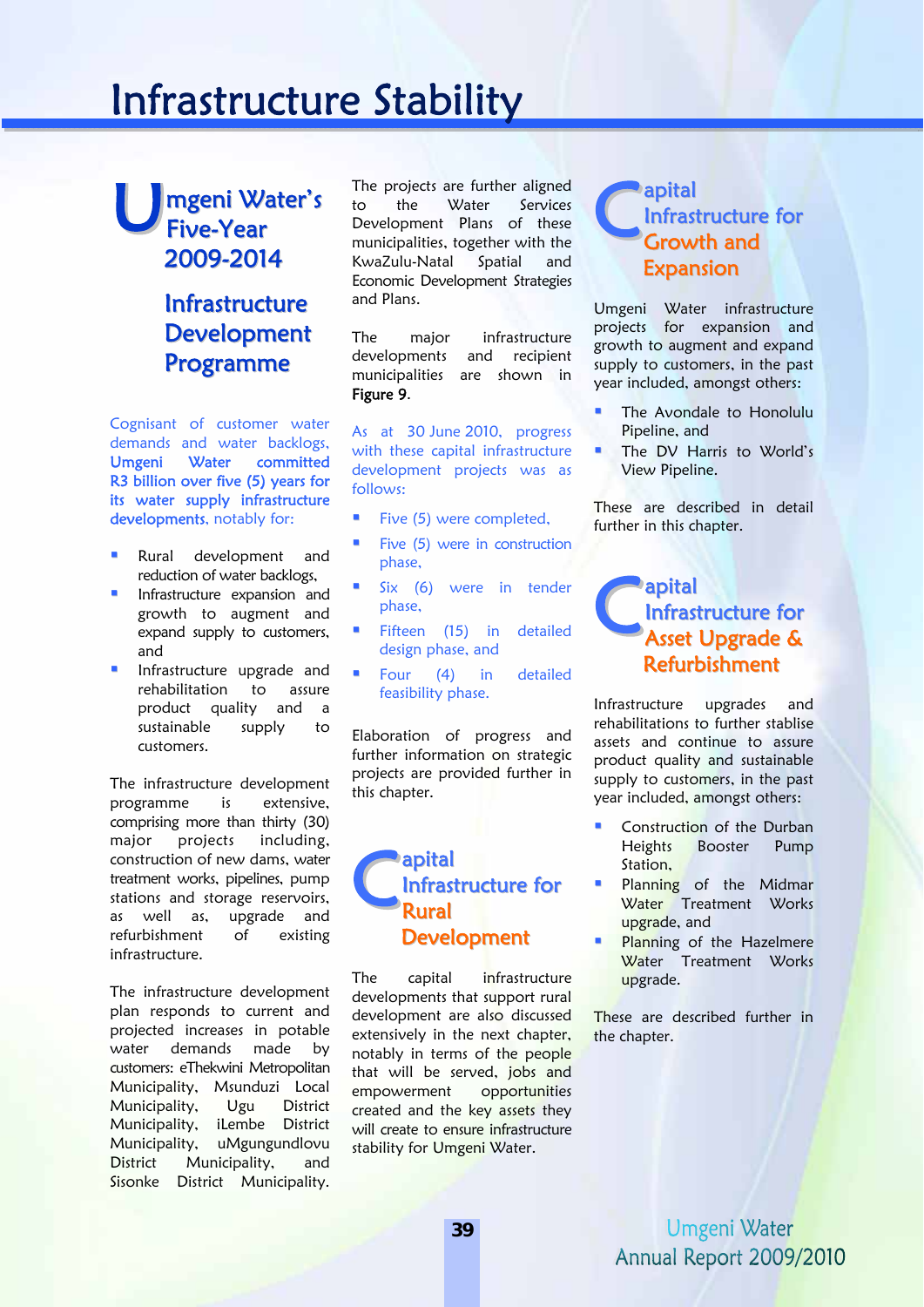## Infrastructure Stability continued

|                                                   | Map                           |                                                                                                                                                                                                                                           | 5-Year Cash Flow                 | <b>rigure 5.</b> Description or major projects in the Five-Tear Capital inhastructure Frogramme |
|---------------------------------------------------|-------------------------------|-------------------------------------------------------------------------------------------------------------------------------------------------------------------------------------------------------------------------------------------|----------------------------------|-------------------------------------------------------------------------------------------------|
| <b>Benefiting Municipalities</b>                  | #                             | Infrastructure Development                                                                                                                                                                                                                | Budget (R'm)                     |                                                                                                 |
| Umgungundlovu DM                                  | $\mathbf{1}$                  | Greater Mpofana Regional Scheme                                                                                                                                                                                                           | 14                               |                                                                                                 |
| Msunduzi LM,<br>uMgungundlovu DM,<br>eThekwini MM | $\overline{2}$                | Midmar Water Work: Upgrade Phase 2 from 250<br>to 375Ml/d                                                                                                                                                                                 | 230                              |                                                                                                 |
|                                                   | 3                             | Pipeline: to Richmond (30km)                                                                                                                                                                                                              | 121                              |                                                                                                 |
| uMgungundlovu DM                                  | $\boldsymbol{4}$              | Pipeline: Claridge to Wartburg Phase 1<br>augmentation                                                                                                                                                                                    | 123                              |                                                                                                 |
|                                                   | 5                             | Manyavu Scheme                                                                                                                                                                                                                            | 25                               |                                                                                                 |
|                                                   | 6                             | Bruyns Hill Reservoir Upgrade to 4Ml                                                                                                                                                                                                      | 15                               |                                                                                                 |
|                                                   |                               |                                                                                                                                                                                                                                           | <b>MOOI RIVE</b>                 | Umgungundlovu                                                                                   |
| <b>Benefiting Municipalities</b>                  | Map                           | Infrastructure Development                                                                                                                                                                                                                | 5-Year Cash Flow<br>Budget (R'm) | Howic                                                                                           |
| eThekwini MM,                                     | $\overline{7}$                | Pipeline ('61): DV Harris to World's View Reservoir                                                                                                                                                                                       | 65                               | 2                                                                                               |
| Msunduzi LM                                       | 8                             | Pipeline ('61): Extension from ED2 to ED4.                                                                                                                                                                                                | 102                              |                                                                                                 |
| eThekwini MM                                      | 9                             | Pipeline ('61): Extension from ED4 to Umlaas Road                                                                                                                                                                                         | 9                                | Pietel                                                                                          |
|                                                   | 10                            | Pipeline ('57): Umlaas Road to eThekwini Offtake Point                                                                                                                                                                                    | 76                               |                                                                                                 |
|                                                   |                               | <b>Bulwer</b><br>onkeWSA                                                                                                                                                                                                                  | 11                               | Richmond<br>Ixopo                                                                               |
| <b>Benefiting Municipalities</b>                  | $\frac{\text{Map}}{\text{#}}$ | Infrastructure Development                                                                                                                                                                                                                | 5-Year Cash Flow<br>Budget (R'm) |                                                                                                 |
| Sisonke DM                                        | 11                            | Greater Bulwer Bulk Water Supply Scheme                                                                                                                                                                                                   | 5                                |                                                                                                 |
| Ugu DM                                            | 12 <sup>2</sup>               | Mhlabatshane Rural Bulk Potable Water, comprising<br>• Mhlabatshane Dam, Access Roads & Pump House<br>• Pipelines<br>• Water Treatment Works - Civil<br>Reservoirs and Pump Station - Civil<br>• Mechanical, Electrical & Instrumentation | 155                              |                                                                                                 |
|                                                   |                               | Kokstad                                                                                                                                                                                                                                   |                                  | Port Shepston                                                                                   |

Figure 9: Description of Major projects in the Five-Year Capital Infrastructure Programme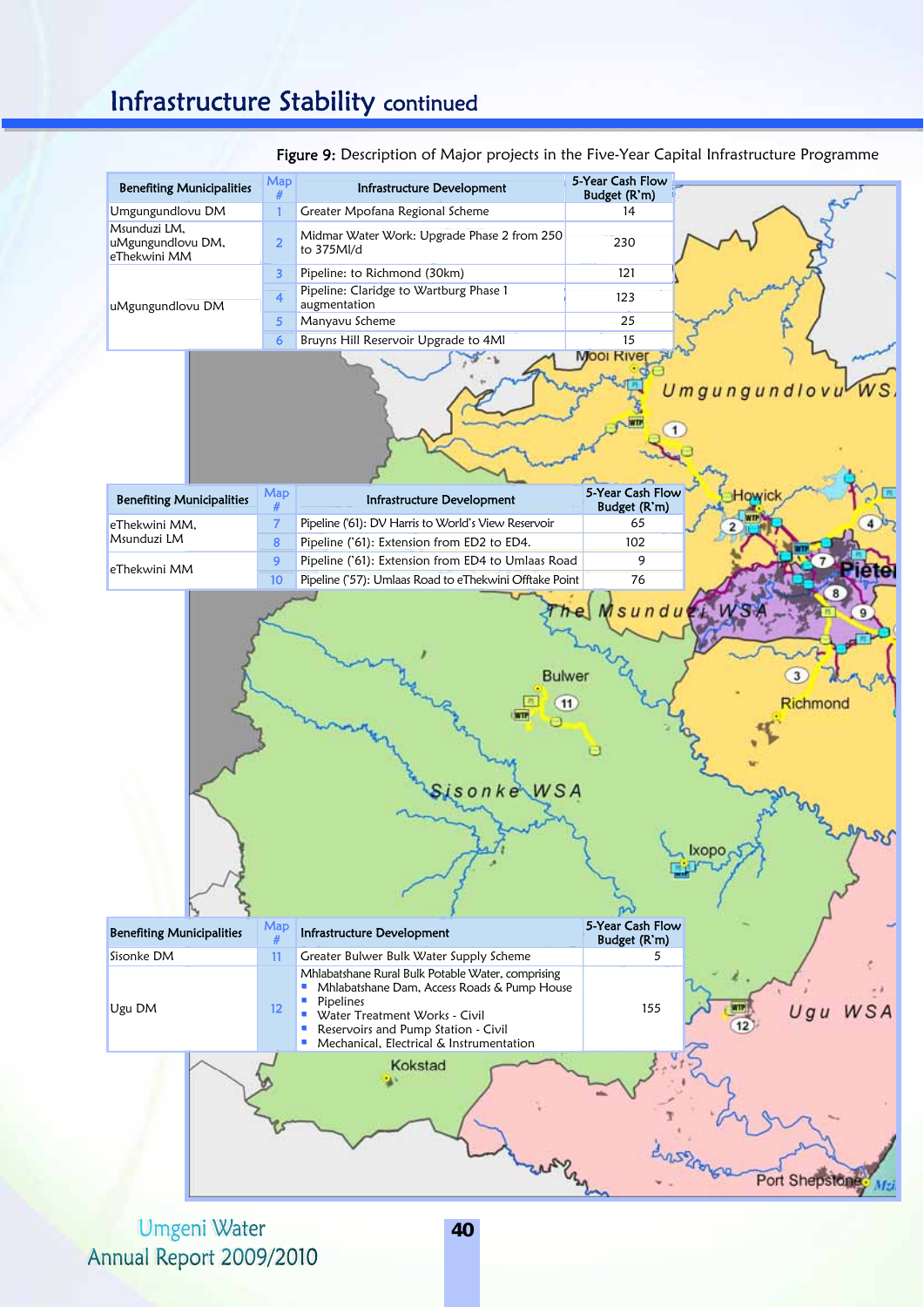## Creating Value for Customers

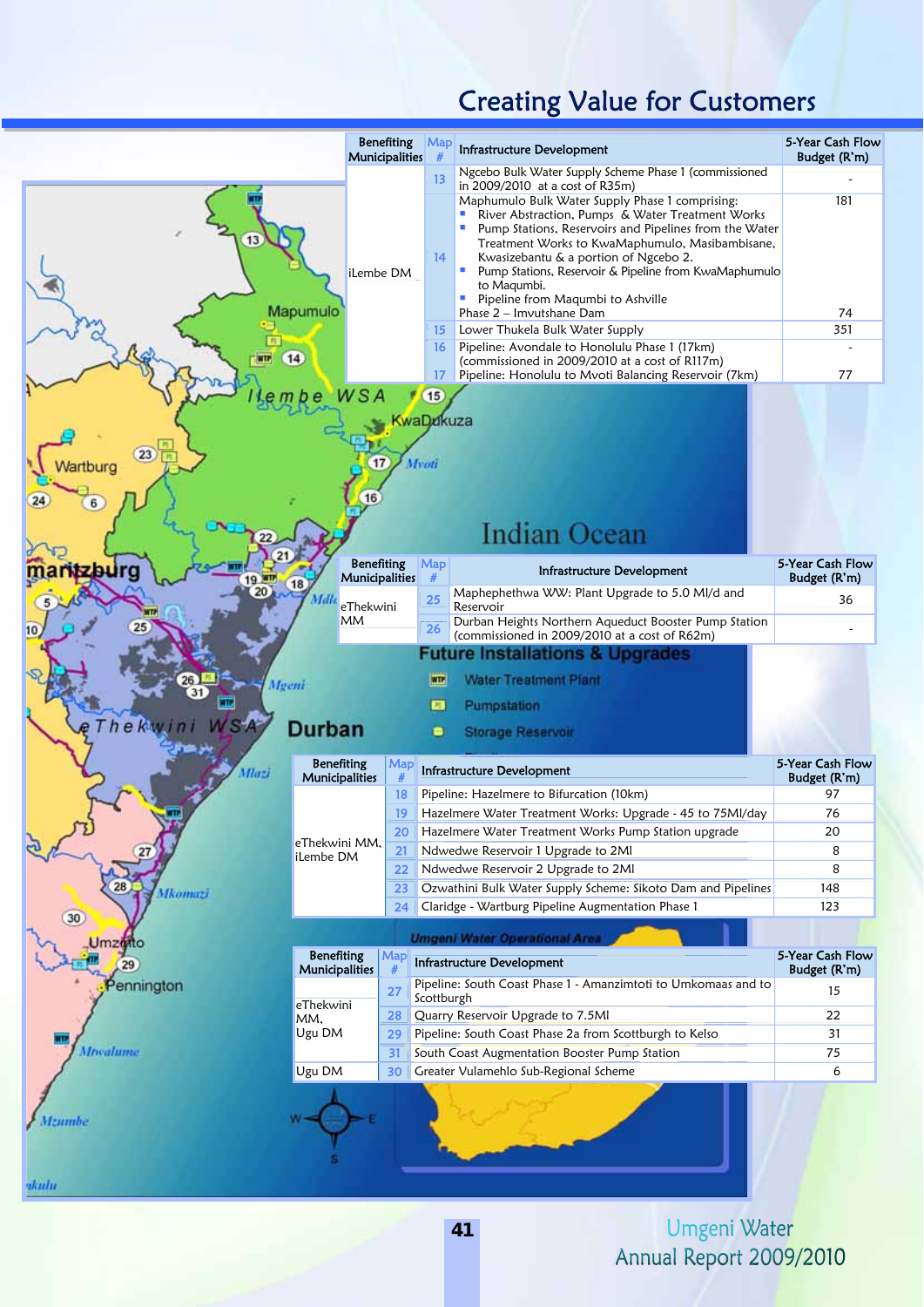#### vondale to Honolulu Pipeline for Future Growth in iLembe District **Municipality** A

Umgeni Water's North Coast Bulk Water Pipeline is intended to meet future potable water demands within the iLembe District Municipality.

The development comprises two phases. The first phase:

 A 17.6 km bulk potable water pipeline from the Avondale Reservoir in Ballito to the Honolulu Reservoir in Groutville.

#### This was constructed and commissioned in December 2009 at a cost of R117 million.

The second phase comprises:

- A 7.2 km bulk pipeline from the Honolulu Reservoir to the Mvoti Balancing Reservoir, for which construction began in February 2010 and is ninety percent (90%) complete.
- A booster pump station and pipe bridge over the Mvoti River associated with this development is expected to be completed and commissioned by December 2010.

The bulk water supply pipeline will supply reservoirs along the route of the pipeline at Shakashead, Mhlali, Royal Palm Estates, Tinley Manor/Blythdale and Etete/Groutville.

The development was preceded by an EIA and stakeholder engagement continued during the construction period which had minimal or no disruption or impacts.

This development is welcomed by the iLembe District Municipality as it will assist significantly in enhancing assurance of water supply to meet future growth demands, which have been precipitated by housing and industrial development and existing backlogs in many rural areas of the iLembe District Municipality. In this region, future potable water demand is estimated at five percent (5%) per annum.

The total projected capital investment is R158 million.

V Harris to World's View Pipeline Augmentation to support Growth in Msunduzi Local Municipality and eThekwini Metropolitan Municipality  $D_{\text{pi}}^{\text{v}}$ 

The bulk water supply pipeline augmentation, from DV Harris Water Treatment Works to World's View, was implemented to improve the water supply to both eThekwini Metropolitan Municipality and Msunduzi Local Municipality.

The projected investment of R92 million for the 5.7 km bulk pipeline will boost the water supply rate from 130,000 cubic metres per day to 330,000 cubic metres per day.

The development comprised the following:

- 3.84 km pipeline from DV Harris Water Treatment Works to Clarendon Reservoir.
- **1** 1 km pipeline from Clarendon Reservoir to World's View
- 0.8 km pipeline from World's View Reservoir to the Umlaas System.

The development from DV Harris Water Treatment Works to Clarendon Reservoir, in particular, required rigorous engagement with stakeholders to agree on a pipeline route that provided the best balance between technical, geotechnical, economic, and environmental requirements, as the route traversed nature reserves, a golf estate, crossed the national road and went alongside a very sensitive mist-belt grassland biome.

Managing the Environmental sensitivities was a critical success factor of this development. A comprehensive report is provided in the environmental chapter of this annual report.

Pipe jacking under the N3 provided several challenges that required sound and innovative engineering solutions, including, adopting unconventional installation approaches to cross the busy N3 highway between Johannesburg and Durban, sound management of ground instabilities highlighted by geotechnical investigations, and several other engineering challenges. Despite these issues, the pipe jacking was completed within budget and without affecting the programme of the main pipe-laying contractor.

The pipeline construction had commenced in March 2009 and was completed in June 2010, with outstanding performance during the construction phase.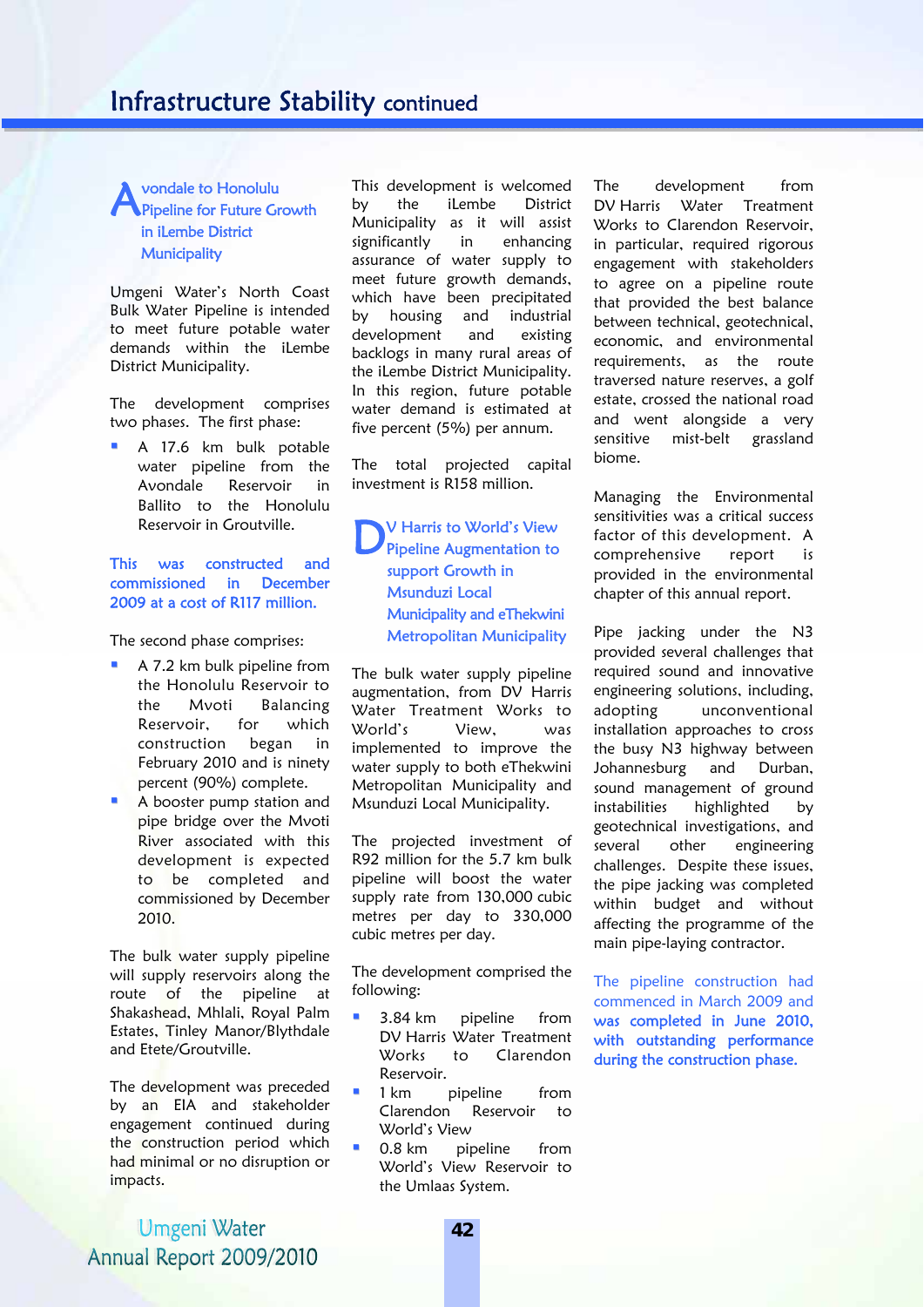## Creating Value for Customers

### **D**urban Heights<br>
(Northern Aqu (Northern Aqueduct) Booster Pump Station to serve eThekwini Metropolitan Municipality

Construction of the Northern Aqueduct Booster Pump Station at the Durban Heights Water Treatment Works was completed and commissioned during the year to ensure the higher pressure demand requirement is met for eThekwini Metropolitan Municipality's northern supply network.

Durban Heights Reservoir 3 is a critical supply node supplying an average daily demand of 280,000 cubic metres. Of significance, is eThekwini Metropolitan Municipality's requirement to maintain the reservoir at its maximum capacity pressure of twenty-five (25) metres to meet the pressure requirements of its northern supply areas. To sustain this level, a booster pump station was built at the Durban Heights Water Treatment Works.

#### **Lazelmere Water Treatment<br>Works Upgrade to serve** Works Upgrade to serve eThekwini Metropolitan Municipality and iLembe District Municipality

Umgeni Water intends upgrading the Hazelmere Water Treatment Works from 45,000 to 75,000 million cubic metres per day in order to meet anticipated future demands. The timing and size of this upgrade has been matched to the raising of the full supply level of Hazelmere Dam by the Department of Water Affairs.



An upgrade from 250,000 to 375,000 million cubic metres per day is planned for the Midmar Water Treatment Works to ensure the projected future demands can continue to be met. The timing and size of this upgrade will be matched to the implementation of the second phase of the Mooi-Mgeni Transfer Scheme (Spring Grove Dam), by the Trans-Caledon Tunnel Authority (TCTA). The upgrade will also serve to sustain the load shed demands that would result from the eThekwini Metropolitan Municipality's Western Aqueduct, scheduled to be completed in 2012.

In 2009/2010 Umgeni Water spent R334 million of its five-year R3 billion capital infrastructure investment.

In addition, the organisation continued to maintain its existing assets as per the asset management strategy and plan, and spent R113 million on asset maintenance in the past year (Figure 10).

In implementing its infrastructure development programmes, Umgeni Water strived to create employment opportunities and advance Broad-based Black Economic Empowerment, thereby supporting the Expanded Public Works Programme of government. More details are provided in the community sustainability chapter.

The capital infrastructure development programme would thus ensure the organisation's infrastructure is stable, provides reliable bulk water supply to customers and contributes to community sustainability through deeper penetration and increased ward coverage in rural areas.

#### $\overline{\phantom{a}}$ Figure 10: Asset Maintenance Trend

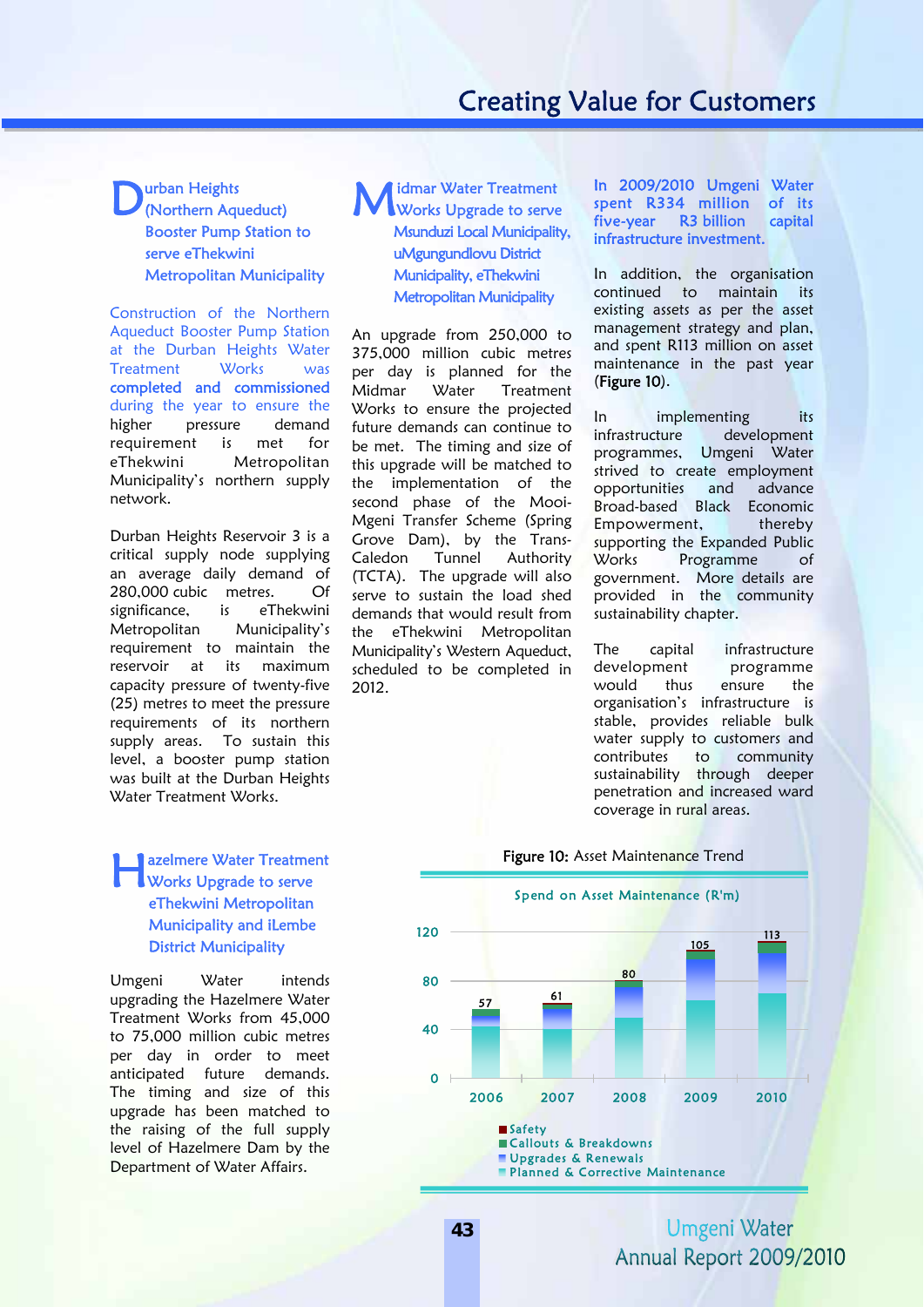## Stakeholder Understanding & Support

## takeholder Engagements

Further to the stakeholder engagements described in the opening chapter of the annual report, Table 9 shows detailed stakeholder interactions in line with the legislative framework within which Umgeni Water operates and the requirements of contracts it has with customers and suppliers. In addition, some interactions took place on a voluntary basis as per the organisation's commitment to engage with all parties that are affected by or have an interest in the activities of Umgeni Water.

In the period under review the organisation had continued to be held in high esteem, as a result of its relevance and compliance, which is attested by feedback received from the **Executive Authority** during performance appraisals. This was further underscored by media coverage. Coverage of Umgeni Water monitored by an independent company indicated that there were 402 occasions on which Umgeni Water was reported on in the print and electronic media. The vast majority of coverage received was of a positive, balanced or neutral nature.

The relationship Umgeni Water has with its stakeholders is based on transparency and mutual respect and its achievements are testimony to the success it has achieved in stakeholder relations.

Umgeni Water was invited onto the KwaZulu-Natal Provincial Government Lekgotla and will help develop a Bulk Water Supply Strategy for the entire

Umgeni Water Annual Report 2009/2010

#### Table 9: Stakeholder Interventions in 2009/2010

| Stakeholder                                                                                     | Nature of Interaction                                                                                                                                                                                                                                                                                                                             |  |  |
|-------------------------------------------------------------------------------------------------|---------------------------------------------------------------------------------------------------------------------------------------------------------------------------------------------------------------------------------------------------------------------------------------------------------------------------------------------------|--|--|
| <b>Statutory</b>                                                                                |                                                                                                                                                                                                                                                                                                                                                   |  |  |
| Minister of Water and<br><b>Environmental Affairs</b>                                           | Compact;<br>Tariff;<br>Shareholder<br>Expectations<br>of<br>Executive Authority; Statutory submissions; Strategy<br>planning for water sector.                                                                                                                                                                                                    |  |  |
| Department of Water Affairs                                                                     | Implementation of DWA's strategic objectives for<br>water boards.                                                                                                                                                                                                                                                                                 |  |  |
| Department of Finance and<br>National Treasury                                                  | Compliance with Public Finance Management Act<br>National<br>Treasury Regulations;<br>Financial<br>and<br>and organisational viability<br>performance<br>and<br>sustainability.                                                                                                                                                                   |  |  |
| <b>Contracted</b>                                                                               |                                                                                                                                                                                                                                                                                                                                                   |  |  |
| Customers: eThekwini MM;<br>Msunduzi LM; Ugu DM;<br>iLembe DM; Sisonke DM,<br>uMgungundlovu DM; | Municipal<br>Tariff<br>consultation<br>per<br>Finance<br>as<br>Management Act; Confirmation of Bulk Supply and<br>satisfaction with Service Level agreements.                                                                                                                                                                                     |  |  |
| Employees                                                                                       | Information communication regarding organisational<br>performance and policy issues including: Medical aid<br>presentations and survey; Best Company to Work<br>For survey; Human Resources policies workshop;<br>Wellness Day and World Aids Day; Staff Information<br>Sessions and Executive Site visits; Staff recognition<br>and awards.      |  |  |
| Organised labour (National<br>Education, Health and Allied<br>Workers' Union)                   | Organised labour appropriately informed and<br>engaged on key organisational and sector issues:<br>Consultation on Human Resources policies; Wage<br>negotiation; Best company to Work For survey;<br>Medical aid survey and presentations; Wellness Day<br>and World Aids Day; Staff and operational matters;<br>Discussion on Budget 2010-2011. |  |  |
| Suppliers<br><b>Non Contracted</b>                                                              | Supplier forum and supply chain processes awareness<br>briefings; Service and products issues; Skills level of<br>construction<br>staff:<br>Extended<br>Public<br>Works<br>Programme compliance.                                                                                                                                                  |  |  |
| Water Research and Academia                                                                     | Water sector knowledge, water, and wastewater                                                                                                                                                                                                                                                                                                     |  |  |
|                                                                                                 | research and skills development.                                                                                                                                                                                                                                                                                                                  |  |  |
| Water sector utilities in South<br>Africa and Africa.                                           | Exchange and expansion of water sector knowledge;                                                                                                                                                                                                                                                                                                 |  |  |
| <b>Chambers of Business</b>                                                                     | Participation as Member.<br>Knowledge gathering<br>relating<br>Water<br>Quality,<br>and<br>Waste,<br>Air<br>to<br>Sustainability;<br>Information,<br>Environmental<br>Communication and Technology; Innovation &<br>Development.                                                                                                                  |  |  |
| Media                                                                                           | Annual Report; Statements and interviews granted<br>on operational, strategic and sector issues.                                                                                                                                                                                                                                                  |  |  |

province together with the Department of Cooperative Governance and Traditional Affairs, the Department of Human Settlements, and the Regional Office of the Department of Water Affairs.

In support of national and the KwaZulu-Natal Government thrusts to promote regional / SADC integration, relations were developed with the Water

and Sanitation Company of Benguela. This is in line with a proposed Twinning Agreement between the provinces of KwaZulu-Natal and Benguela Province of Angola.

The establishment of ties between Umgeni Water and the Water and Sanitation Company of Benguela is also aligned to a call by the Minister of Water and Environmental Affairs to